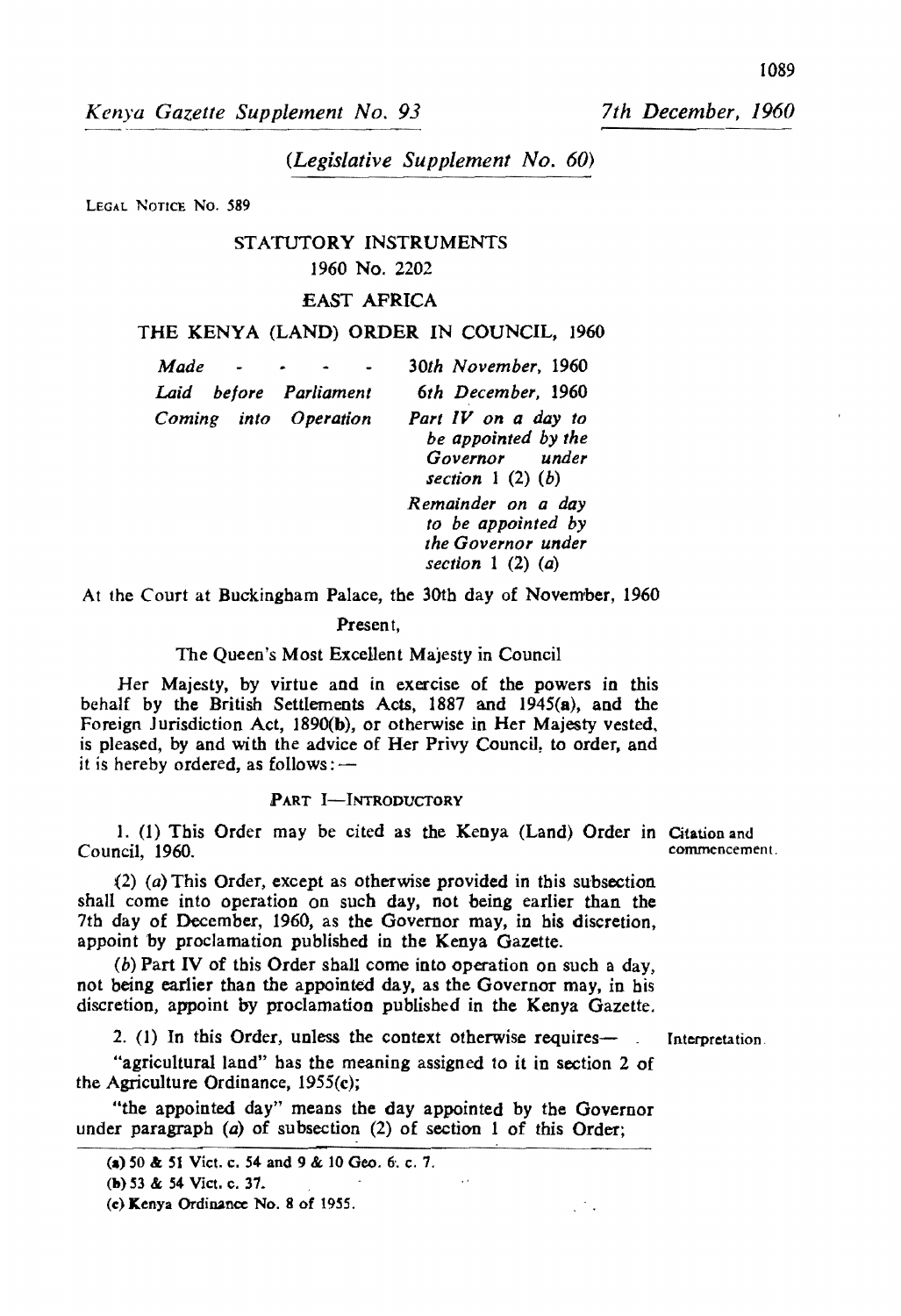"Central Land Advisory Board" means the Central Land Advisory Board established by section 12 of this Order;

"Council of Ministers" means the Council of Ministers established by section 11 of the Kenya (Constitution) Order in Council, 1958, as amended(a);

"Crown land" means all land in Kenya which is neither private land nor Trust land;

"Governor" means the Governor and Commander in Chief of Kenya, and includes every person for the time being administering the Government thereof;

"Kenya" means the Colony and Protectorate of Kenya;

"Minister" means a member of the Council of Ministers;

"Native Lands Trust Board" means the Native Lands Trust Board established by section 6 of the Kenya (Native Areas) Order in Council, 1939, as amended(b) (hereby revoked);

"Ordinance" means an Ordinance of Kenva:

"prescribed" means prescribed by regulations made by the Governor under this Order;

"private land" means any land in Kenya the freehold title to which has been granted to any person by or on behalf of the Crown. or in respect of which a claim to an estate in fee has heen made and a certificate of ownership has been granted or such claim has not been disallowed or refused under the Land Titles Ordinance(c), or the freehold title to which has been registered under the Land Registration (Special Areas) Ordinance. 1959(d);

"public officer" has the meaning assigned to it in section 2 of the Kenya (Constitution) Order in Council, 1958, as amended(a);

"Special Areas" means the areas of land the boundaries of wbich are from time to time set out in the First Schedule to the Trust Land Ordinance(e);

"Trust land" means any land, other than private land, within the Special Areas;

''Trust Land Board" means the Trust Land Board established by section 6 of this Order.

1(2) In this Order, unless the context otherwise requires, references to any Ordinance are references to that Ordinance as from time to time amended (whether by this Order or otherwise) and include references to any Ordinance replacing that Ordinance.

(3) Save as in this Order otherwise provided. or required by the context, the Interpretation Act, 1889(f). shall apply for the purpose of interpreting this Order as it applies for the purpose of interpreting an Act of Parliament.

(e) Laws of Kenya, 1958, Chapter 159 (Vol. II. p. 2127).

<sup>(</sup>a) S.I. 1958/600, 1959/1302; 1960/703, 1960/2201; 1958 I, p. 961.

<sup>(</sup>b)S.R. & O. 19391516; S.1. 194812061, 1958/1049 (Rev. XI, p. 685; 1939 II. p. 1820; 1948 I, p. 1667; 1958 I, p. 993).

<sup>(</sup>d) Kenya Ordinance No. 27 of 1959.

<sup>(</sup>e) Laws of Kenya, 1948, Chapter 100 (Vol. II, p. 1110).

<sup>(</sup>f) 52 &: 53 Vict. c. 63.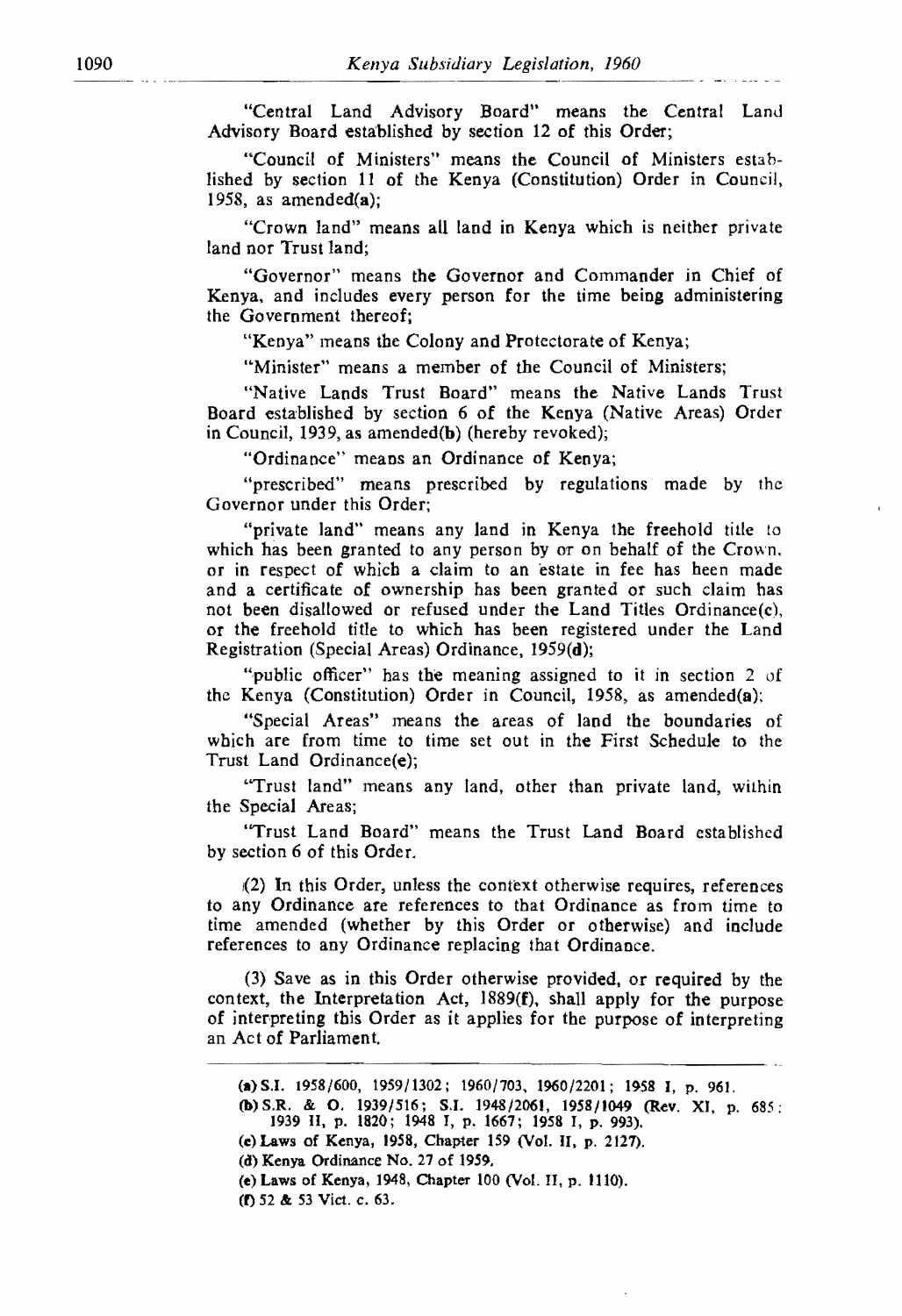#### PART II-LAND IN KENYA

3. All land in Kenya is hereby declared to be either Crown land Categories<br>rivate land or Trust land or private land or Trust land. Kenya.

4. All rights of Her Majesty in or in relation to any Crown land Governor's shaH vest in the Governor in trust for Her Majesty and, subject to the provisions of any law for the time being in force in Kenya, may be exercised by him in his discretion in Her Majesty's name and on Her Majesty's 'behalf. powers with respect to Crown land.

5. (1) The areas of Crown land the boundaries of which are set Special Reserves, out in the Fourth, Fifth, Sixth and Ninth Schedules to the Crown etc., and Lands Ordinance(a) shall respectively be Special Reserves, Temporary Special Reserves, Special Leasehold Areas and Special Settlement Land Board Areas, and the Trust Land Board shall have and may exercise such therefor. powers and duties in relation to the same, and in relation to any communal reserve declared to be such under the said Ordinance, as may be conferred or imposed upon it by this Order or any other law for the time being in force in Kenya.

ł

 $\mathbf{I}$ 

responsibilities of the Trust

(2) The Special Reserves, Temporary Special Reserves, Special Leasehold Areas, Special Settlement Areas and communal reserves (if any) shall be subject to the provisions of the Crown Lands Ordinance.

PART III-THE TRUST LAND BOARD AND THE SPECIAL AREAS

6. (I) There is hereby established in Kenya a Board which shall Trust Land be known as the Trust Land Board.

(2) The Trust Land Board shall consist of the following members-

- $(a)$  the person for the time being lawfully discharging the functions of Chief Commissioner, who shall be chairman;
- (b) two Mricans who are elected members of the Legislative Council of Kenya. appointed by the Governor;
- $(c)$  one European who is an elected member of the Legislative Council of Kenya, appointed by the Governor;
- (d) two other persons appointed by the Governor.

(3) The names of the persons appointed under subsection (2) of this section shall be published in the Kenya Gazette.

(4) Any member appointed by the Governor under subsection (2) of this section may, by writing under his hand addressed to the Governor, resign his membership of the Board.

(5) Where at any time the Legislative Council is dissolved, the elected members who are members of the Board by virtue of paragraphs  $(b)$  and  $(c)$  of subsection  $(2)$  of this section shall, notwithstanding such dissolution, continue to be members of the Board until new members are appointed under those paragraphs.

(6) Where the seat in the Legislative Council of an elected mem· ber appointed under paragraph  $(b)$  or paragraph  $(c)$  of subsection  $(2)$ 

<sup>(</sup>a) Laws of Kenya, 1948, Chapter 155 (Vol. II, p. 2015).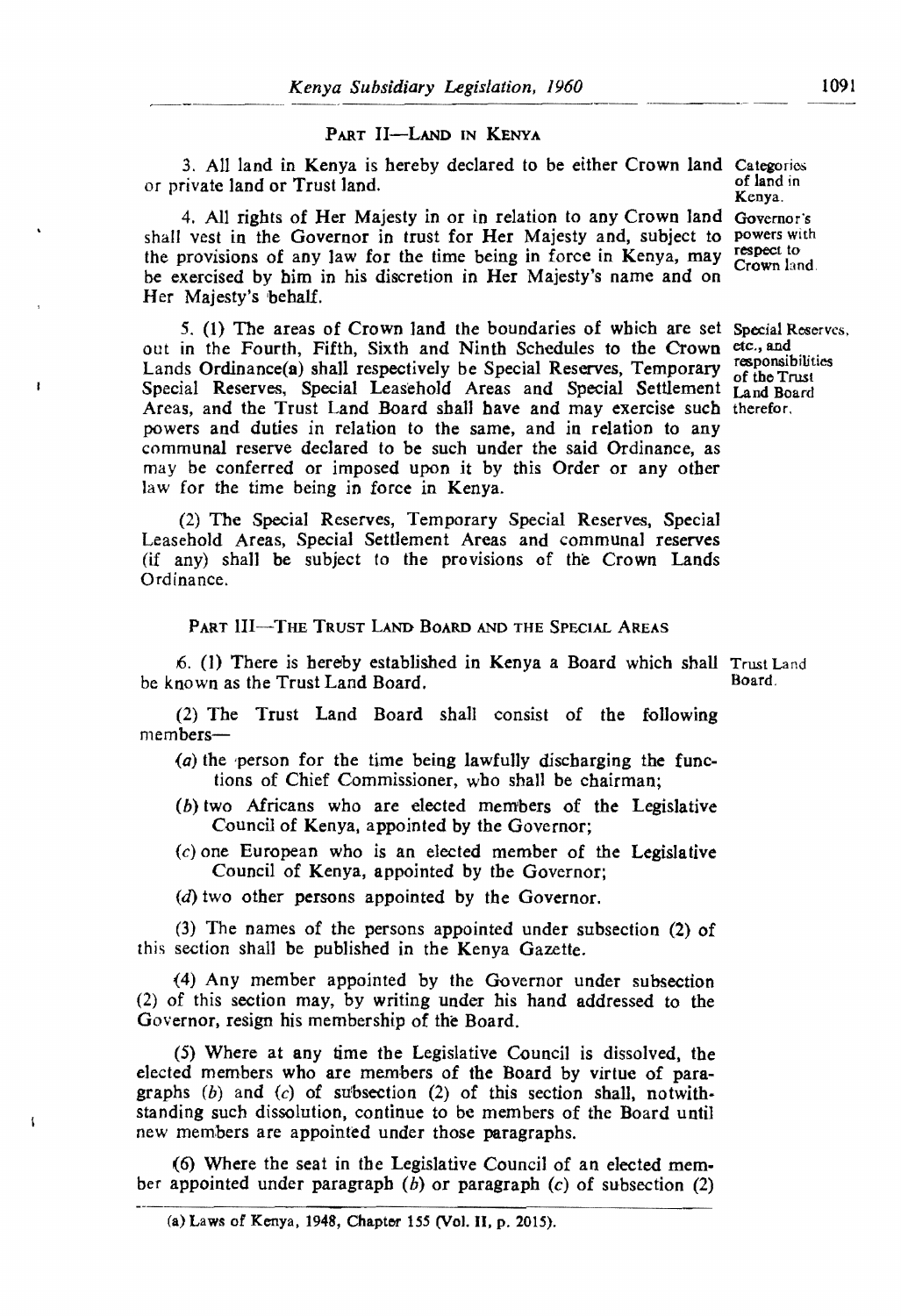of this section becomes vacant for any reason other than the dissolution of the Council, the Governor shall fill the vacancy so caused by appointing another duly qualified person to be a member of the Board in his place.

(7) The Governor may revoke the appointment of a person appointed by him under paragraph  $(d)$  of subsection  $(2)$  of this section.

(8) The Trust Land Board shall not be disqualified from acting by reason of any vacancy among its members.

(9) At any meeting of the Board a quorum shall be constituted if the chairman and two other memhers of the Board are present. and the Board may regulate its proceedings as it thinks fit; and on any matter upon which the votes of the Board are equally divided the chairman shall have a second or casting vote.

(10) The powers conferred upon the Governor by paragraphs  $(b)$ . (c) and  $(d)$  of subsection (2) of this section shall be exercised by him in his discretion.

7. (I) The Trust Land Board shall, by the name of the Trust Land Board, be a body corporate having perpetual succession and a common seal, and may in its corporate name sue and be sued, and, for and in connexion with the purposes of this Order, may purchase, hold, manage and dispose of movable and immovable property and enter into such contracts as may be necessary or expedient.

(2) The seal of the Trust Land Board shall be authenticated by the signatures of the chairman and the secretary of the Trust Land Board or of any two of the members thereof authorized by the Trust Land Board in that behalf.

{3) All documents, other than those required by law to be under seal, executed hy, and all decisions of, the Trust Land Board may be signified under the hand of the secretary of the Trust Land Board.

(4) Suhject to the provisions of section 9 of this Order, there is hereby vested in the Trust Land Board all the movable and immovable property which, immediately before the appointed day was vested in the Native Lands Trust Board. and all the debts and other liabilities of the Native Lands Trust Board existing immediately before the appointed day are hereby transferred to and shall henceforth be those of the Trust Land Board.

8. The Governor may appoint a public officer to be secretary of the Trust Land Board.

9. (1) All land that is for the time being Trust land is hereby vested in the Trust Land Board.

(2) Trust land shall be administered in accordance with the provisions of the Trust Land Ordinance, and shall he subject generally to the provisions of that Ordinance.

(3) Trust land shall be subject at all times to all such rights in respect of land as are or may be enjoyed by tribes, groups, families or individuals by virtue of existing native law and custom, or any subsequent modification thereof, in so far as such rights are not repugnant to any law for the time being in force in Kenya.

Incorporation of the Trust Land Board and transfer to it of property and liabilities.

Secretary of I he Trust Land Board.

Trust land.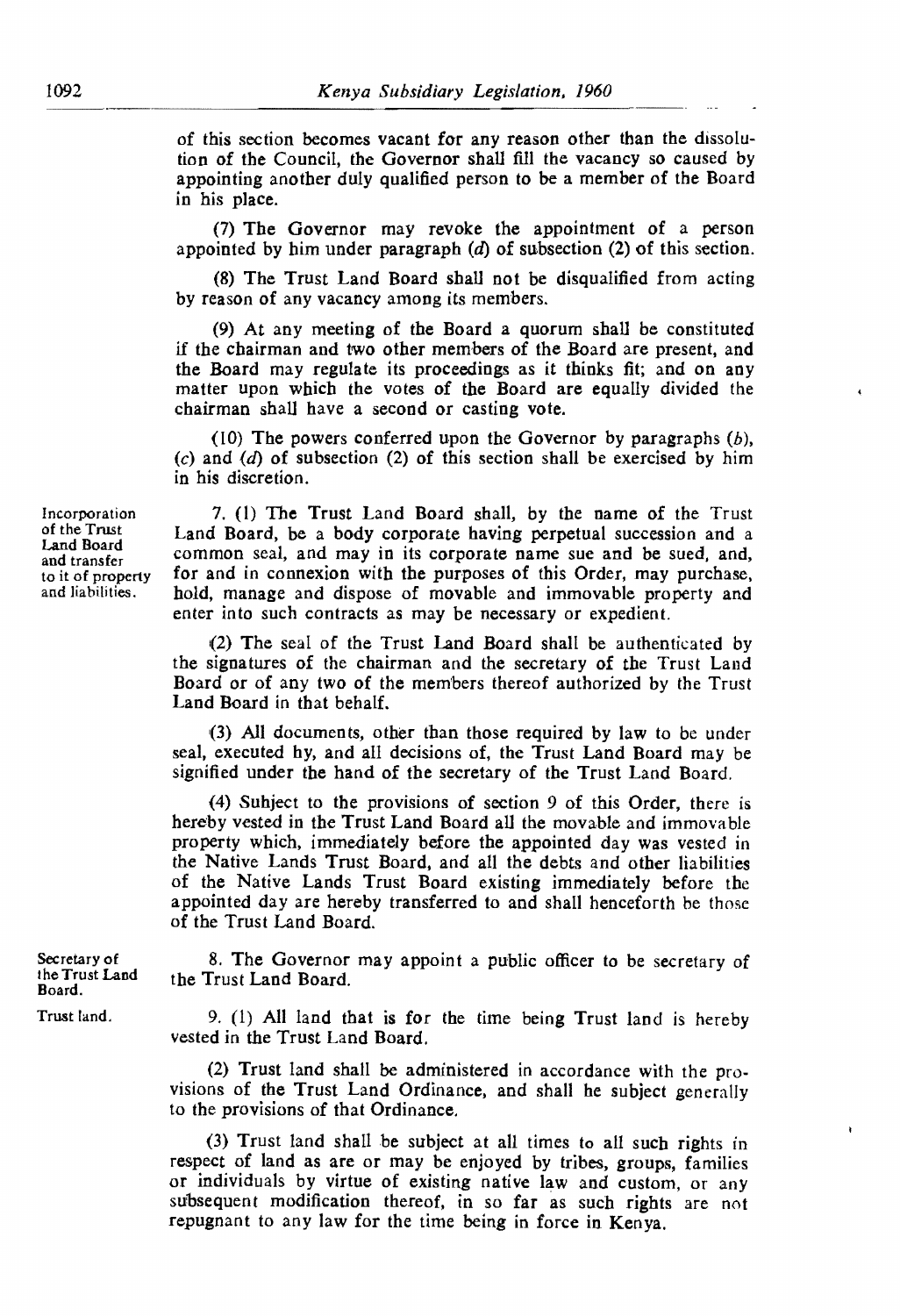10. The Special Areas shall be divided into the land units named Land units. in the Second Schedule to the Trust Land Ordinance, and the boundaries of such land units shall be those respectively specified in relation thereto in the First Schedule to that Ordinance, and the Trust Land Board shall hold the respective areas comprised in the said land units, other than private land, in trust for the persons ordinarily resident in those areas.

11. (1) It shall be the function of the Trust Land Board-

- $(a)$  to protect the interests of the inhabitants of the Special Areas, the Special Reserves, the Temporary Special Reserves, the Special Leasehold Areas, the Special Settlement Areas and any communal reserve, and in particular to make representations to the Governor when, in the opinion of the Trust Land Board, anything in relation to the administration, management, development or control of the land in the said Areas or Reserves is not in the best interests of such inhabitants:
- (b) to advise the Governor upon any matter relating to any of the said Areas or Reserves which he may refer to the Trust Land Board;
- (c) to exercise any power or perform any duty conferred or imposed upon the Trust Land Board hy the Trust Land Ordinance, the Crown Lands Ordinance or any other law for the time being in force in Kenya.

(2) The Trust Land Board may, in any matter in regard to which the Trust Land Ordinance or the Crown Lands Ordinance so provides, delegate its powers and duties to the Chief Commissioner.

PARTY IV-THE CENTRAL LAND ADVISORY BOARD

12. (1) There is hereby established a Board, to be known as the Central Land<br>ral Land Advisory Board, which shall consist of the conditional Advisory Board. Central Land Advisory Board, which shall consist of-

- $(a)$  the Minister for the time being responsible for land, who shall be chairman:
- (b) the Commissioner of Lands, who shall be deputy chairman; and
- $(c)$  (i) eight Africans;
	- (ii) five Asians;
	- (iii) one Arab; and
	- (iv) six Europeans;

all of whom shall be appointed by the Governor. in his discretion.

(2) Members of the Board, other than the chairman and deputy chairman, shall be persons who are not public officers and are not members of any authority that may be established under regulations made under this Order for the determination of applications for consent to deal in land or stock or shares of private companies which own, lease or occupy land.

Functions of the Trust Land Board.

1093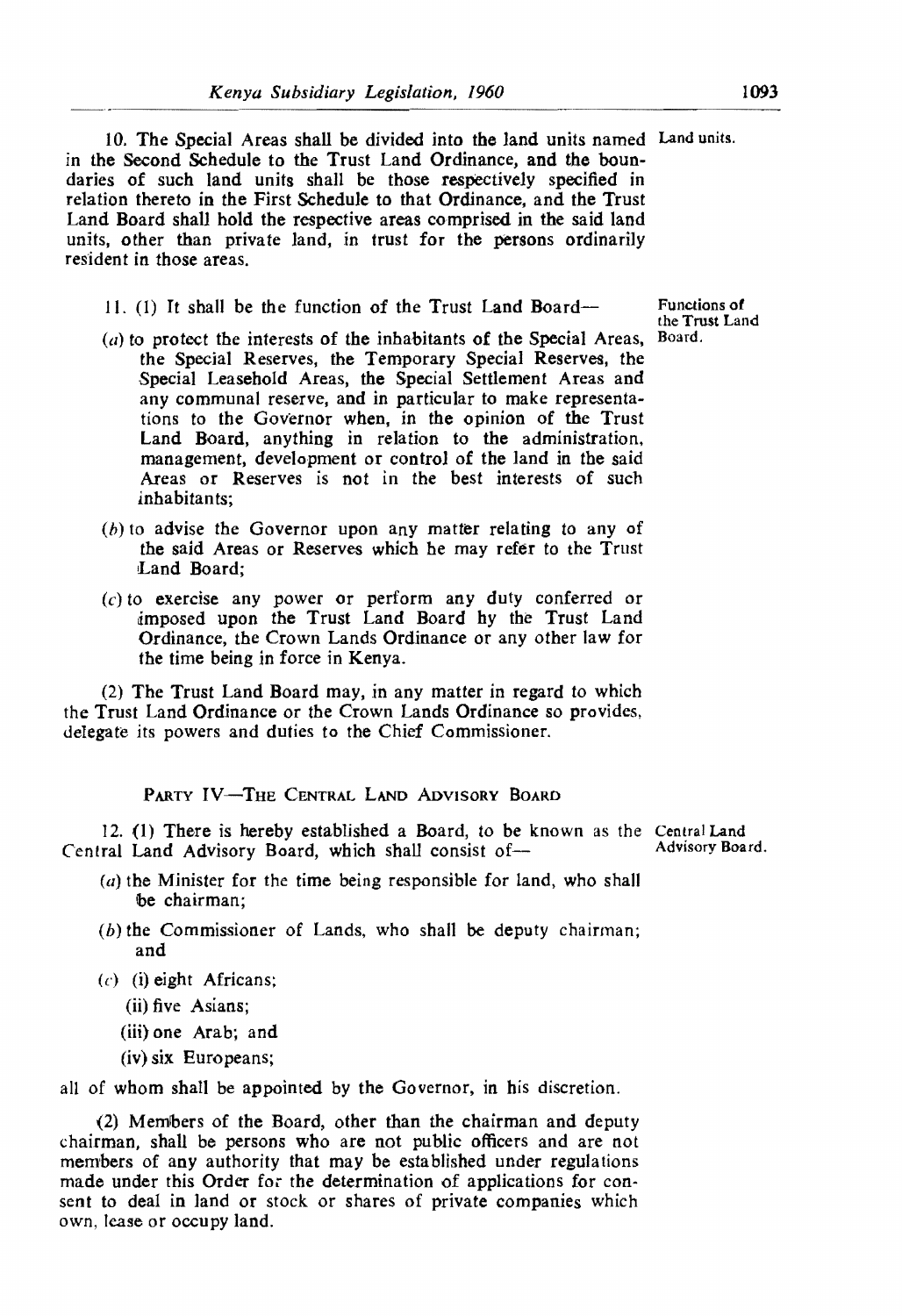$(3)$   $(a)$  At any meeting of the Board a quorum shall be constituted if the chairman, or in his absence the deputy chairman, and ten other members are present; and jf a quorum is present the Board shall not be disqualified for the transaction of any business by reason of any vacancy among its members.

(b) If upon any question before the Board the votes of the members are equally divided the chairman, or in his absence the deputy chairman, shall have a second or casting vote.

(4) The Minister may appoint a public officer to be secretary of the Board.

(5) The procedure of the Board shall be such as the Board may determine.

]3. (1) The functions of the Central Land Advisory Board shall  $be-$ 

- $(a)$  to advise the Governor, at his request, regarding any appeal that may be made to him under the provisions of any regulations made under this Order; and
- (b) to advise the Governor on policy respecting land generally in Kenya.

(2) The Governor may, when seeking advice under paragraph  $(a)$ of subsection (1) of this section, instead of consulting the Board as a whole consult two or more particular members thereof, but the members so consulted shall be of the same respective races as the parties to the dealing in land or stock or shares in respect of which the advice is sought.

## PART V-REGULATIONS

Regulations.

14. (1) Subject to the provisions of this Order, the Governor, in his discretion, may by regulations make provision for all or any of the following matters, that is to say-

- (a) enabling the lessee of agricultural land granted by or on 'behalf of the Crown for a term of 999 years (and for any term of a lesser length in respect of which approval has, before the appointed day, been given for the conversion thereof into a term of 999 years) to apply for and be granted the conversion of his lease into a freehold estate, in such cases and on such terms and conditions, as to payment and otherwise, as may be prescribed.
- (b) governing generally the development and use of land, including the subdivision of holdings in land;
- (c) providing, for the purposes of promoting and maintaining efficient agriculture, for the control, in such manner as may be prescribed, of dealings in land or in any estate or interest in land and of dealings in the stock or shares of private companies which own, lease or occupy land;
- $(d)$  providing for the registration of title to, and of transactions in land;

Functions of the Central Land Advisorv Board.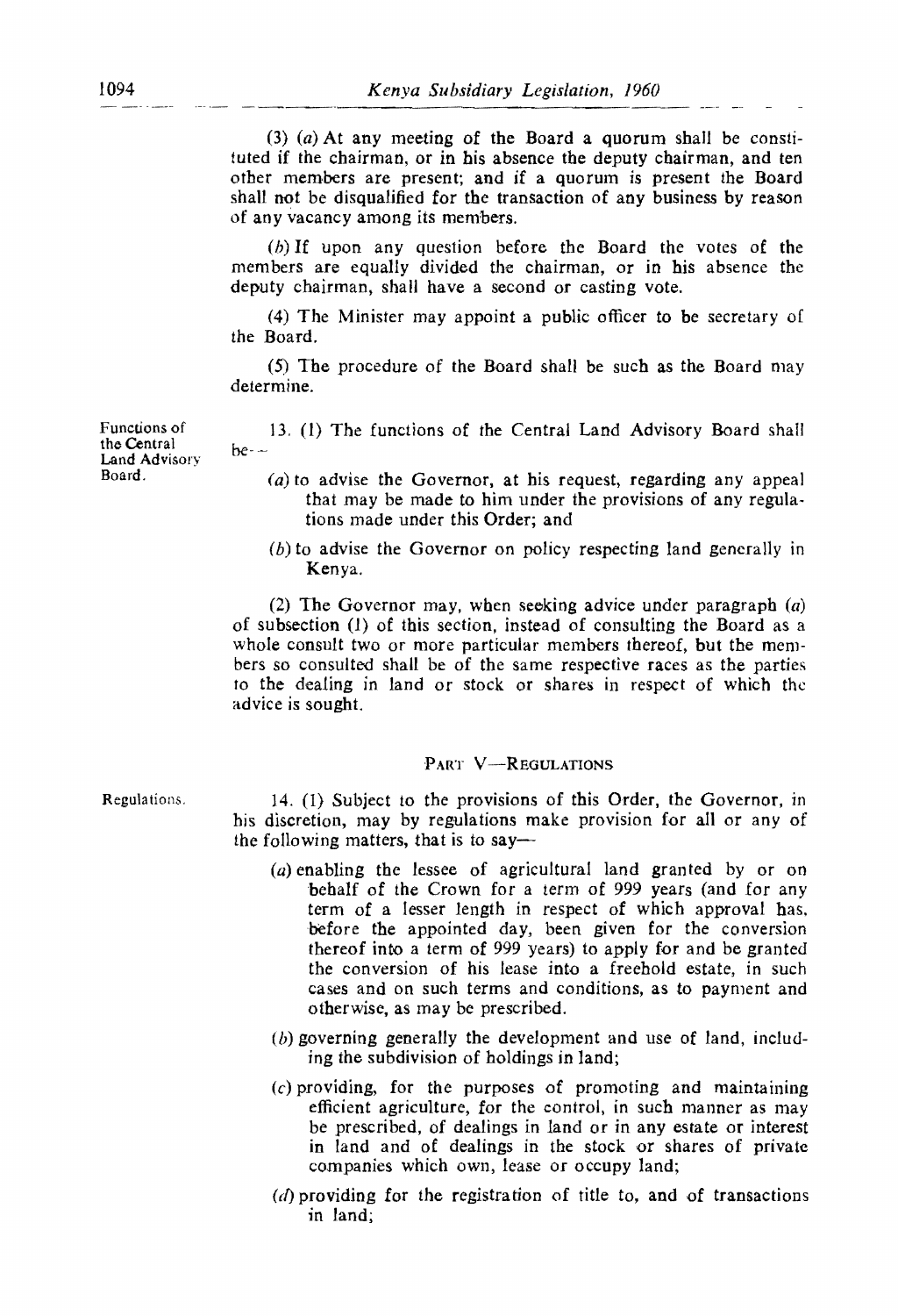- (e) such other matters as are incidental or supplemental to the foregoing matters or are otherwise necessary or expedient for giving effect to the foregoing matters;
- $(f)$  providing such penalties, not exceeding imprisonment for a term of one year or a fine of ten thousand shillings, or both such imprisonment and such fine, for the breach thereof.

\_ (2) Regulations made under this Order may empower a Minister to make rules thereunder for the purpose of carrying into effect the intent and provisions of this Order and of such regulations.

(3) Regulations and rules made by virtue of this Order shall be published in the Kenya Gazette, and shall come into operation on the day of publication or on such other later day as may be specified *in* such regulations or rules.

'l5, (1) Any regulations made under this Order which are incon- Validity and sistent with or repugnant to the provisions of section 64A of. and effect of of the Fourth Schedule to, the Kenya (Constitution) Order *in* Council, regulations. 1958, as amended shall, to the extent of such repugnancy or inconsistency, but not otherwise, be void and of no effect.

(2) For the avoidance of doubt it is hereby declared that regulations made under *this* Order shall have effect notwithstanding anything inconsistent therewith in any Ordinance for the time being in force in Kenya or any rules or regulations made under any such Ordinance.

(3) Regulations made under this Order may repeal or suspend any such Ordinance and make such amendments to any such Ordinance as may be necessary to give effect to such regulations.

(4) Subject to the provisions of subsections (2) and (3) of this section. nothing in subsection (1) of section 14 of this Order shall be construed as limiting the exercise of the powers conferred by section 31 of the Kenya (Constitution) Order in Council, 1958.

# PART VI-MISCELLANEOUS

16. Where. at any time after the 13th day of October, 1959. any Racially land in Kenya is subjected to any covenant, condition or restriction restrictive created after that date whereby persons who are members of a particular race or who are not members of a particular race are prevented of creation in from owning or from occupying such land or from acquiring an future. interest therein, such covenant, condition or restriction shall be void:

Provided that this section shall not apply to a covenant, condition or restriction imposed by any written law, nor to a covenant, condition or restriction imposed upon land since the said date where-

- *\ (a)* the land *is* a plot of land forming part of an estate laid out for sale in lots subject to like restrictions to be imposed on all the lots as part of a general scheme of development and for the mutual benefit of the owners and occupiers of the lots generally; and
	- $(b)$  before the said date at least two of the lots had been subjected to a like covenant, condition or restriction.

covenants not to be capable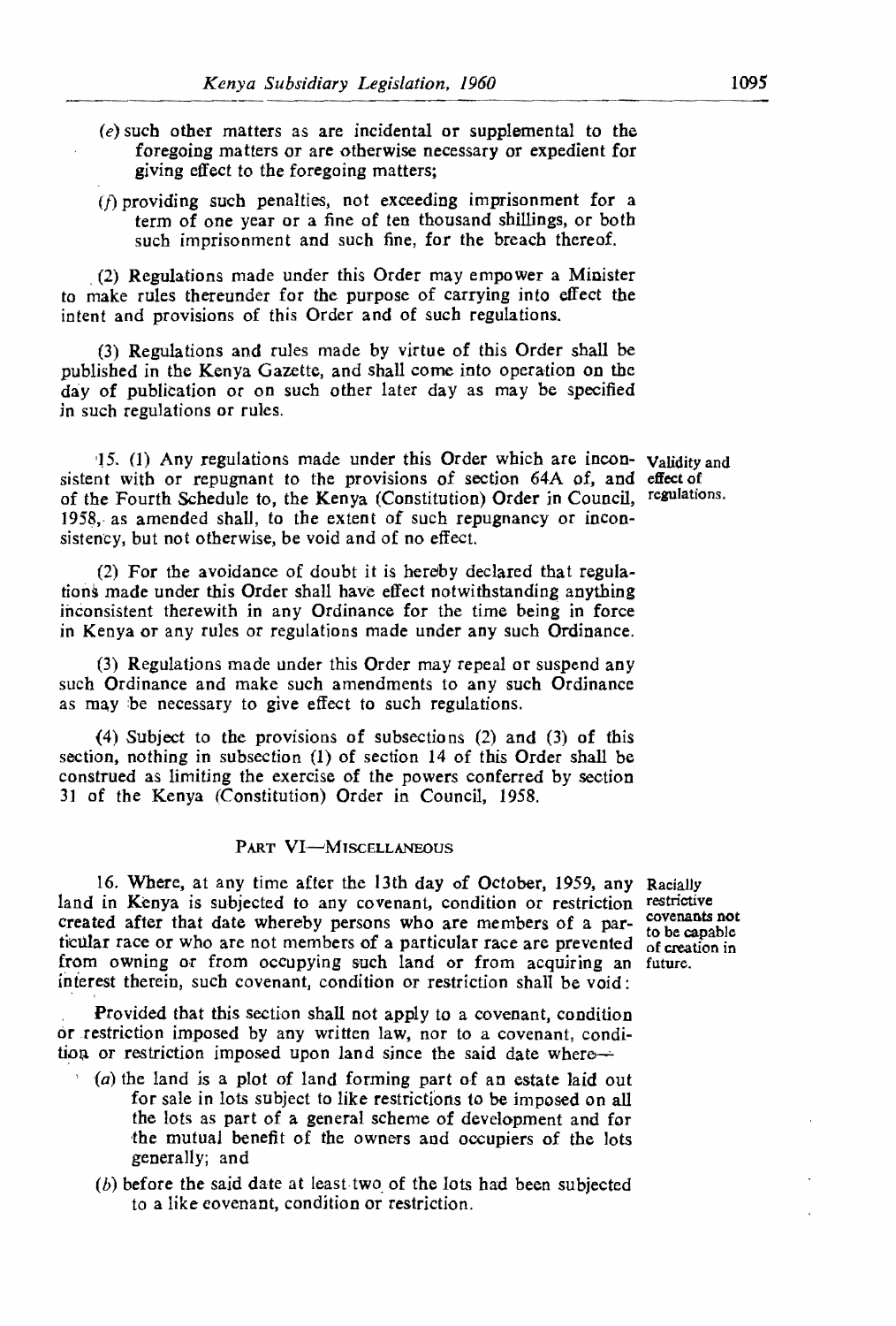Alteration of boundaries of Special Reserves, etc., and of Special Areas.

Where Governor need not consult the Council of Ministers.

Vesling of minerals and mineral oils and saving In respect of water.

Savings in respect of the boundaries of Kenya.

Amendment and construction of Kenya laws.

17. Except as provided by the Crown Lands Ordinance and the Trust Land Ordinance, the areas of land in, and the boundaries of, the Special Reserves, the Temporary Special Reserves, the Special Leasehold Areas, the Special Settlement Areas and the Special Areas (including the land units therein) shall not be altered.

18. Where under this Order any power is conferred on the Governor that he is empowered or required to exercise in his discretion the Governor shalJ not be obliged to consult the Council of Ministers in the exercise thereof.

(19. (1) Notwithstanding any other provision of this Order, the property in and control of all minerals and mineral oils in, under and upon any land in Kenya shall. save in so far as rights in respect of the same have by or under any law in force in Kenya been expressly granted to, or recognized as vested in, any other person before the appointed day, be vested in the Governor in trust for Her Majesty, and, subject to the provisions of any Jaw for the time being in force in Kenya, the rights vested in the Governor by this sub· section may be exercised by him in his discretion in Her Majesty's name and on Her Majesty's behalf.

(2) Nothing contained in this Order shall affect the provisions of the Water Ordinance, 195I(a), whereby the property in water is vested in the Crown.

20. Nothing in this Order shall affect the provisions of the Kenya (Annexation) Order in Council, 1920(b), the Kenya Colony and Protectorate (Boundaries) Order in Council, 1921(c), and the Kenya Colony and Protectorate (Boundaries) Order in Council, 1926(d), whereby the territories forming the Colony of Kenya were annexed to and made to form part of Her Majesty's dominions, and the boundaries of the Colony and Protectorate defined.

21. (1) The short titles of the Ordinances specified in the first column of the First Schedule to this Order are amended in the manner specified in the second column of the said Schedule.

(2) For the purpose of giving effect to this Order, any expression used in this Order and specified in the second column of the Second Schedule to this Order shall, where the context admits, be construed in relation to any law for the time being in force in Kenya as if it were the expression respectively specified in the first column of the said Schedule; and any expression used in any law for the time being in force in Kenya and specified in the first column of the said Schedule shall, where the context admits, be construed in relation to this Order as if it were the expression respectively specified in the second column of the said Schedule.

(a) Kenya Ordinance No. 56 of 1957. (b)S.R. & O. 1920/2342 (Rev. XI, p. 673; 1920 II, p. 1611), (c)S.R. & 0.1921/1134 (Rev. Xl. p. 681; 1921, p. 260). (d) S.R. & O. 1926/1733 (Rev. XI, p. 682; 1926, p. 569).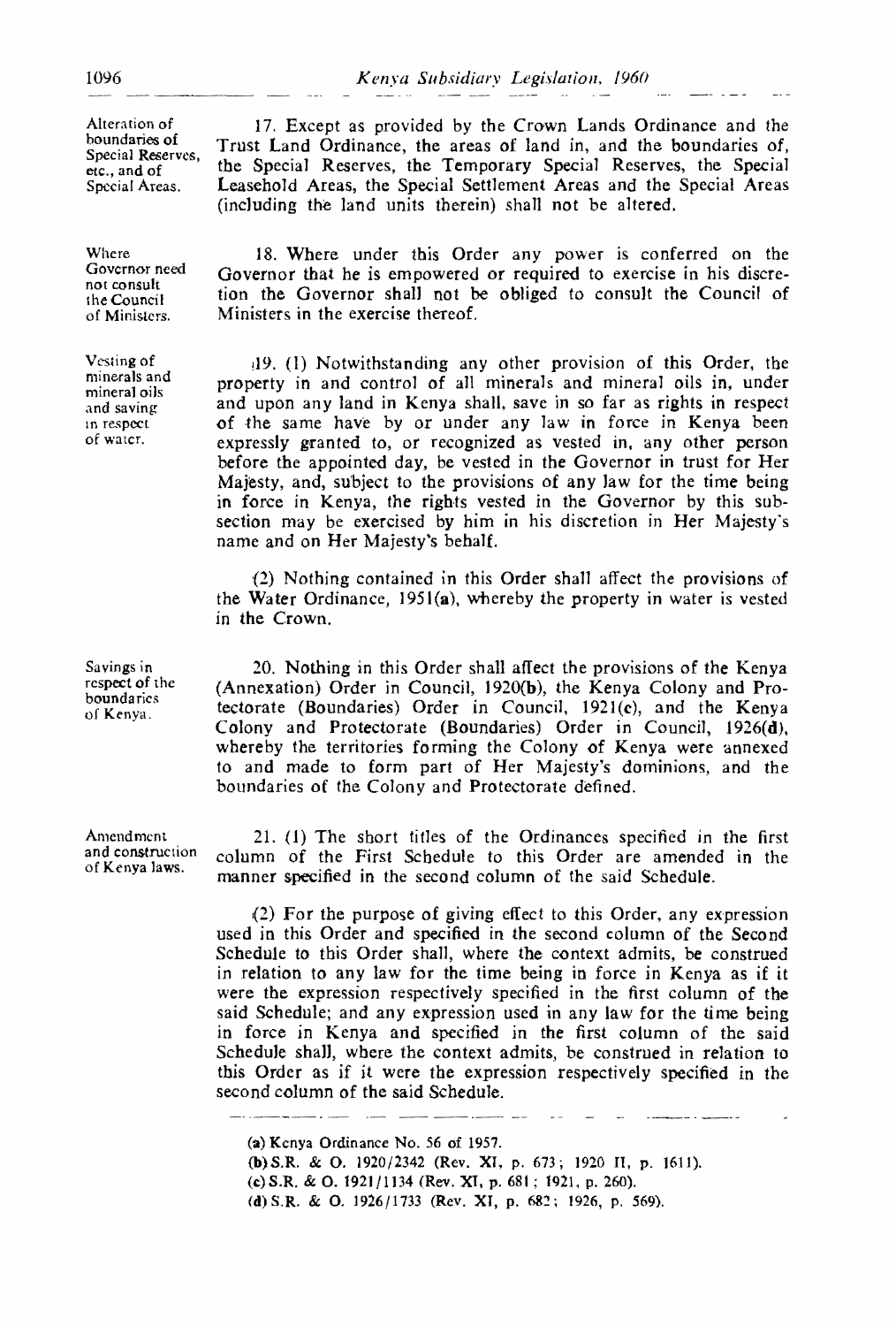22. The Orders in Council set out in the Third Schedule to this Revocation of Orders Order are hereby revoked: in Council. The orders of Orders or Orders of Orders of Orders of Orders of Orders of Orders of Orders of Orders of Orders of Orders of Orders of Orders of Orders of Orders of Orders of Orders of

Provided that the persons who, immediately before the appointed day, were members of the Native Lands Trust Board shall, on that day, 'be deemed to be members of the Trust Land Board and shall continue as such until they cease to be members by virtue of, or under. the provisions of this Order.

*W.* G. *Agnew.* 

#### FIRST SCHEDULE Section 21 (1)

AMENDMENT OF SHORT TITLES OF ORDINANCES

| FIRST COLUMN | SECOND COLUMN |
|--------------|---------------|
|--------------|---------------|

Native Lands Trust Ordinance. Trust Land Ordinance.

- Native Lands Registration Ordinance, 1959. Land Registration (Special Areas) Ordinance, 1959.
- Land Control (Native Lands) Ordinance, 1959(a). Land Control (Special Areas) Ordinance, 1959.

## SECOND SCHEDULE Section 21 (2)

# CONSTRUCTION OF LAWS

| <b>FIRST COLUMN</b>                                | SECOND COLUMN                                                |
|----------------------------------------------------|--------------------------------------------------------------|
| Native Lands Trust Ordinance.                      | Trust Land Ordinance.                                        |
| Native Lands Registration Ordin-<br>ance, 1959.    | Registration<br>Land<br>(Special)<br>Areas) Ordinance, 1959. |
| Land Control (Native<br>Lands)<br>Ordinance, 1959. | Land Control (Special Areas)<br>Ordinance, 1959.             |
| Native Reserves.                                   | Special Reserves.                                            |
| Temporary Native Reserves.                         | Temporary Special Reserves.                                  |
| Native Leasehold Areas.                            | Special Leasehold Areas.                                     |
| Native Settlement Areas.                           | Special Settlement Areas.                                    |
| Native Lands.                                      | Special Areas.                                               |
| Native land unit.                                  | Land unit.                                                   |
|                                                    |                                                              |

(a) Kenya Ordinance No. 28 of 1959.